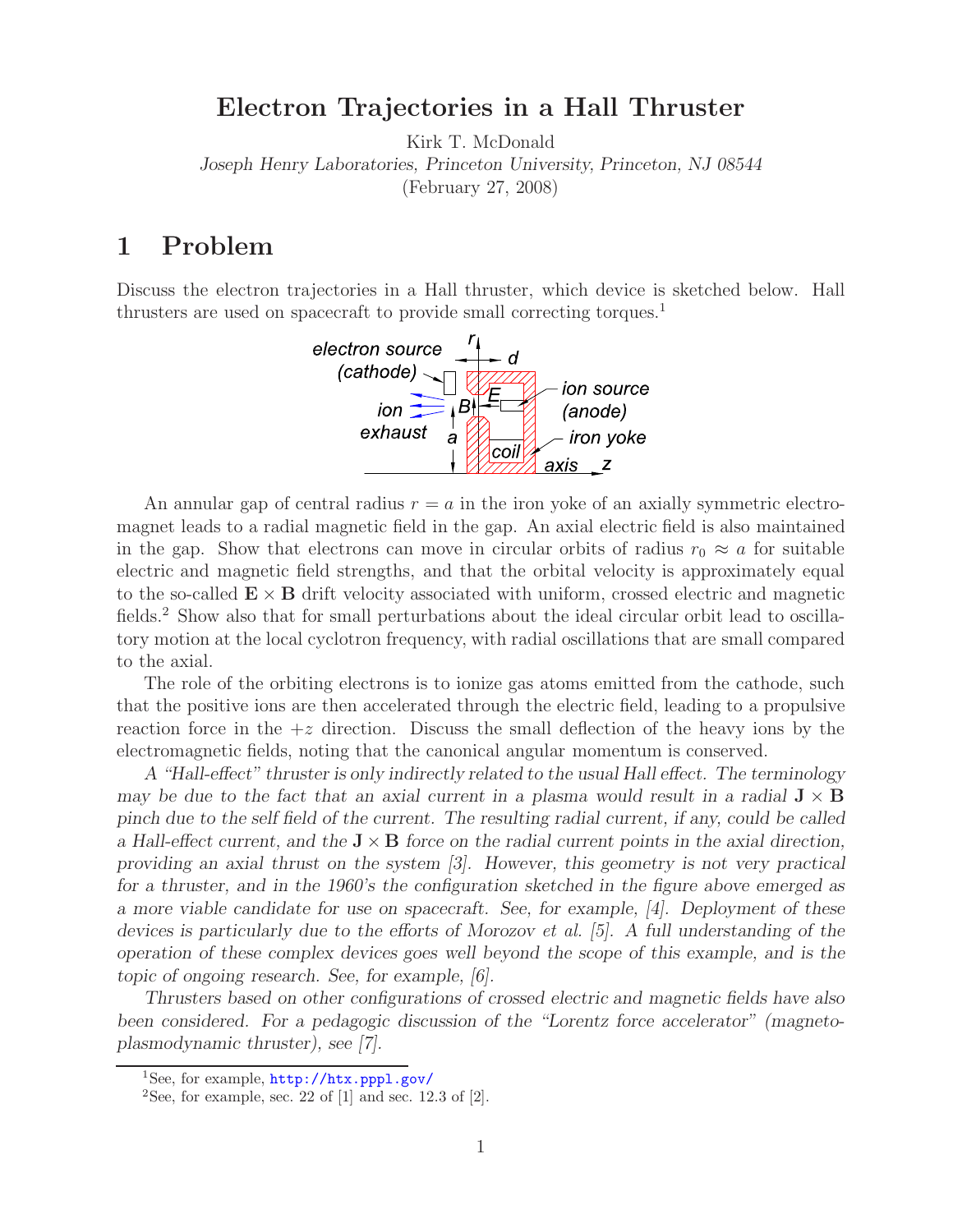# **2 Solution**

#### **2.1 Circular Orbits for Electrons**

We suppose that in the annular region between the iron pole tips the magnetic field can be approximated as purely radial, a

$$
\mathbf{B} = B_r \,\hat{\mathbf{r}} = B_0 \frac{a}{r} \,\hat{\mathbf{r}},\tag{1}
$$

in a cylindrical coordinate system  $(r, \phi, z)$ , where  $B_0$  is the magnetic field strength at radius a of the center of the annulus. A vector potential for the field (1) can be written,

$$
\mathbf{A} = -B_r z \,\hat{\boldsymbol{\phi}} = -B_0 \frac{az}{r} \,\hat{\boldsymbol{\phi}},\tag{2}
$$

where the axial extent of the annulus is centered on  $z = 0$ . The electric field in the annulus is approximately uniform and dominantly in the  $-z$  direction,

$$
\mathbf{E} \approx -E_0 \,\hat{\mathbf{z}},\tag{3}
$$

which can be deduced from a scalar potential,

$$
V \approx E_0 z. \tag{4}
$$

It is desired that electrons move in circular orbits at constant r and z within the annulus, which requires that the axial force due to the electric field be canceled by the  $\mathbf{v} \times \mathbf{B}$  Lorentz force. In addition, there must be a centripetal force, which can only be caused by a radial component of the electric field. Hence, we look beyond the approximations (3)-(4) and consider a simple form for an electric field with azimuthal symmetry that points largely in the  $-z$  direction. A suitable scalar potential is,

$$
V = E_0 \frac{a(z + d/2)}{r},\tag{5}
$$

where the anode is at  $z = d/2$ , the cathode is at  $z = -d/2$ , and the voltage difference is  $V_0 = E_0 d$ . The corresponding electric field is,

$$
\mathbf{E} = E_0 \frac{a(z + d/2)}{r^2} \hat{\mathbf{r}} - E_0 \frac{a}{r} \hat{\mathbf{z}}.
$$
 (6)

The (nonrelativistic) equations of motion for an electron of charge  $-e$  and mass m in the fields  $(2)$  and  $(5)$  are,

$$
m\ddot{r} - mr\dot{\phi}^2 = -eE_r = -eE_0 \frac{a(z + d/2)}{r^2}, \qquad (7)
$$

$$
m\frac{d}{dt}(r\dot{\phi}) + m\dot{r}\dot{\phi} = \frac{m}{r}\frac{d}{dt}(r^2\dot{\phi}) = -e^{\frac{\dot{z}B_r}{c}} = -\frac{ea\dot{z}B_0}{cr},\qquad(8)
$$

$$
m\ddot{z} = -eE_z + e\frac{r\dot{\phi}B_r}{c} = eE_0 + \frac{ea\dot{\phi}B_0}{c}.
$$
 (9)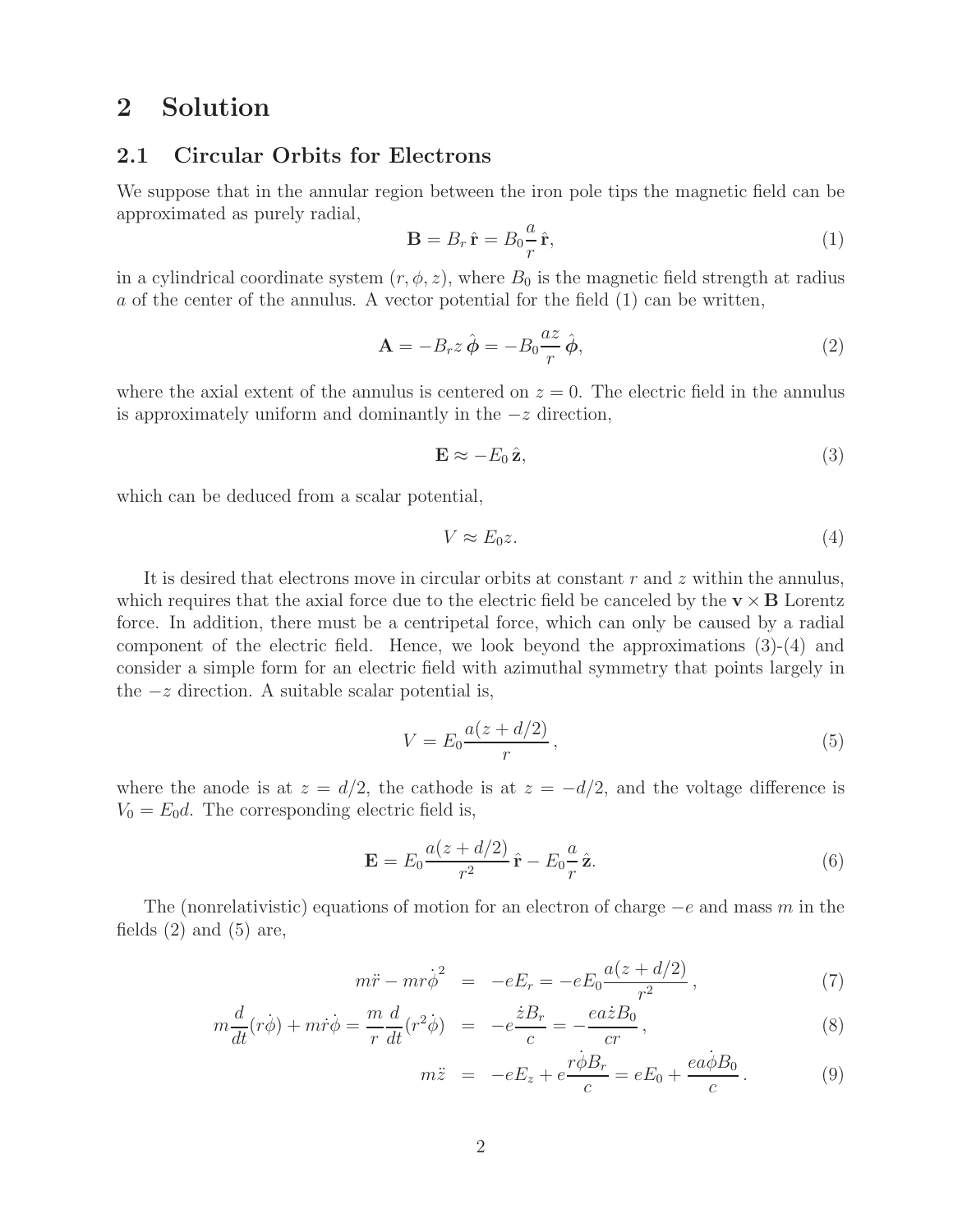One solution to these equation is uniform circular motion with radius  $r_0$  and angular velocity  $-\Omega \phi$  in the plane  $z_0$ , where,

$$
\Omega^2 = eE_0 \frac{a(z_0 + d/2)}{mr_0^3},\tag{10}
$$

from eq.  $(7)$ , and,

$$
\Omega = \frac{cE_0}{aB_0} \tag{11}
$$

according to eq. (23). Together these imply that the parameters  $r_0$  and  $z_0$  of the circular orbit are related to the field strengths by,

$$
\frac{eE_0a(z_0 + d/2)}{mc^2r_0} = \frac{E_0^2}{B_0^2}.
$$
\n(12)

We are interested in orbits with  $r_0 \approx a$  and  $z_0 \approx 0$ , so the magnetic field strength should be related to that of the electric field by,

$$
B_0 \approx E_0 \sqrt{\frac{2mc^2}{eE_0 d}} = \frac{V_0}{d} \sqrt{\frac{2mc^2}{eV_0}} \gg E_0.
$$
 (13)

*In SI units eq. (13) is,*

$$
B_0 \approx \frac{V_0}{cd} \sqrt{\frac{2mc^2}{eV_0}}.
$$
\n(14)

*For example, if*  $V_0 = 1000$  *V and*  $d = 0.1$  *m, then*  $B_0 \approx 10$  *Gauss.* 

The kinetic energy of the orbiting electron is,

$$
\frac{1}{2}mr_0^2\Omega^2 \approx \frac{1}{2}ma^2\Omega^2 \approx \frac{eV_0}{2},\qquad(15)
$$

using eqs. (11) and (13), which is equal to the energy gained by the electron in moving from the cathode to  $z_0 \approx 0$ . Electrons from the cathode can assume the circular orbit only if they are scattered into it, in which case they can also be scattered out of it. Hence, there is a relatively narrow range of background gas densities over which electrons have both a reasonable probability of being captured into orbit, and remaining in orbit for several revolutions.

In general, the electrons will scatter into a perturbed orbit, which we consider below.

## **2.2 Electron Trajectories with an Axial Perturbation**

Equation (8) integrates to,

$$
mr^{2}\dot{\phi} + \frac{eazB_{0}}{c} = \text{constant} = r\left(mr\dot{\phi} - \frac{eA_{\phi}}{c}\right) = L_{z},\qquad(16)
$$

indicating that the  $z$  component of (canonical) angular momentum is conserved, as holds because the fields are independent of azimuth. Using this, eq. (9) can be rewritten as,

$$
\ddot{z} + \left(\frac{eaB_0}{mcr}\right)^2 z = \frac{eE_0}{m} + \frac{eaB_0L_z}{m^2cr^2}
$$
\n(17)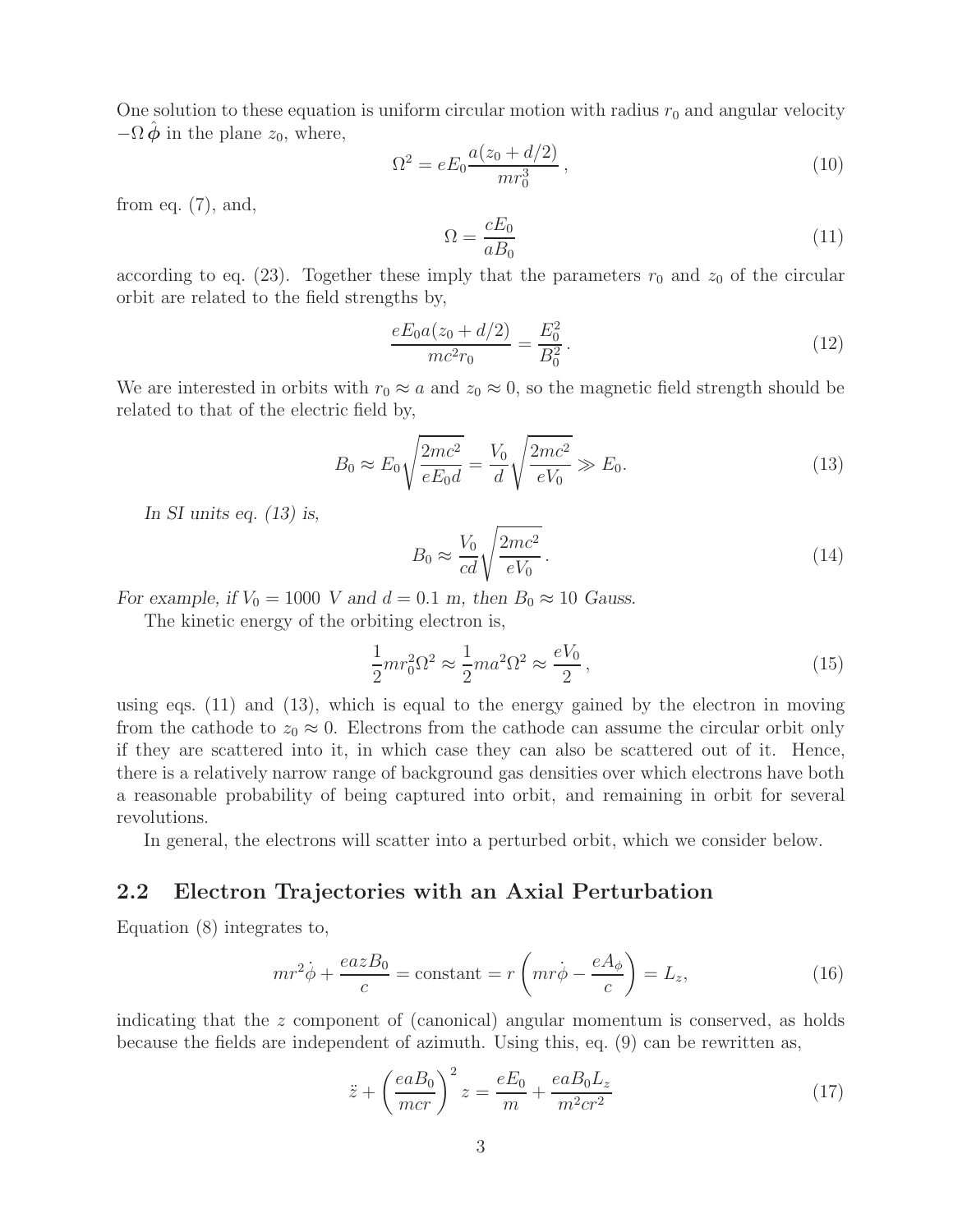This suggests that we consider trajectories with constant (or nearly constant) radius  $r_0$  and oscillatory axial motion,

$$
z = z_0 + \epsilon r_0 \cos \omega t, \tag{18}
$$

where,

$$
z_0 = \frac{c}{eaB_0} \left( L_z + \frac{mcr_0^2 E_0}{aB_0} \right) ,
$$
 (19)

and the angular frequency  $\omega$  of oscillation is, recalling eq. (11),

$$
\omega = \frac{eaB_0}{mcr_0} \approx \frac{eB_0}{mc} \approx \frac{2a}{d}\Omega\,,\tag{20}
$$

which is equal to the cyclotron frequency of circular orbits of electrons in a constant magnetic field of strength  $aB_0/r_0$ . For trajectories with  $z_0 \approx 0$ , the canonical angular momentum is,

$$
L_z \approx -\frac{mcr_0^2 E_0}{aB_0} = -mr_0^2 \Omega. \tag{21}
$$

The azimuthal angular velocity  $\dot{\phi}$  follows from eqs. (16) and (21) as,

$$
\dot{\phi} \approx -\Omega - \frac{\omega z}{r_0} \approx -\Omega - \epsilon \omega \cos \omega t.
$$
\n(22)

Hence, the azimuthal position  $s = r_0 \phi$  obeys,

$$
s \approx -r_0(\Omega t + \epsilon \sin \omega t). \tag{23}
$$

Representative electron trajectories on the cylinder of radius  $r_0$  are sketched below for  $\epsilon\omega$ less than, or greater than,  $\Omega$ .



### **2.3 Electron Trajectories with Axial and Radial Perturbations**

In general, the electron trajectories with no have constant  $r$ , so we consider perturbations about the ideal circular trajectory of radius  $r_0$  and  $z \approx 0$  with  $L_z \approx -mr_0^2\Omega$  of the form,

$$
r = r_0(1 + \delta \cos \omega t), \tag{24}
$$

$$
\dot{\phi} = -\Omega - \gamma \omega \cos \omega t, \qquad (25)
$$

$$
z = \epsilon r_0 \cos \omega t. \tag{26}
$$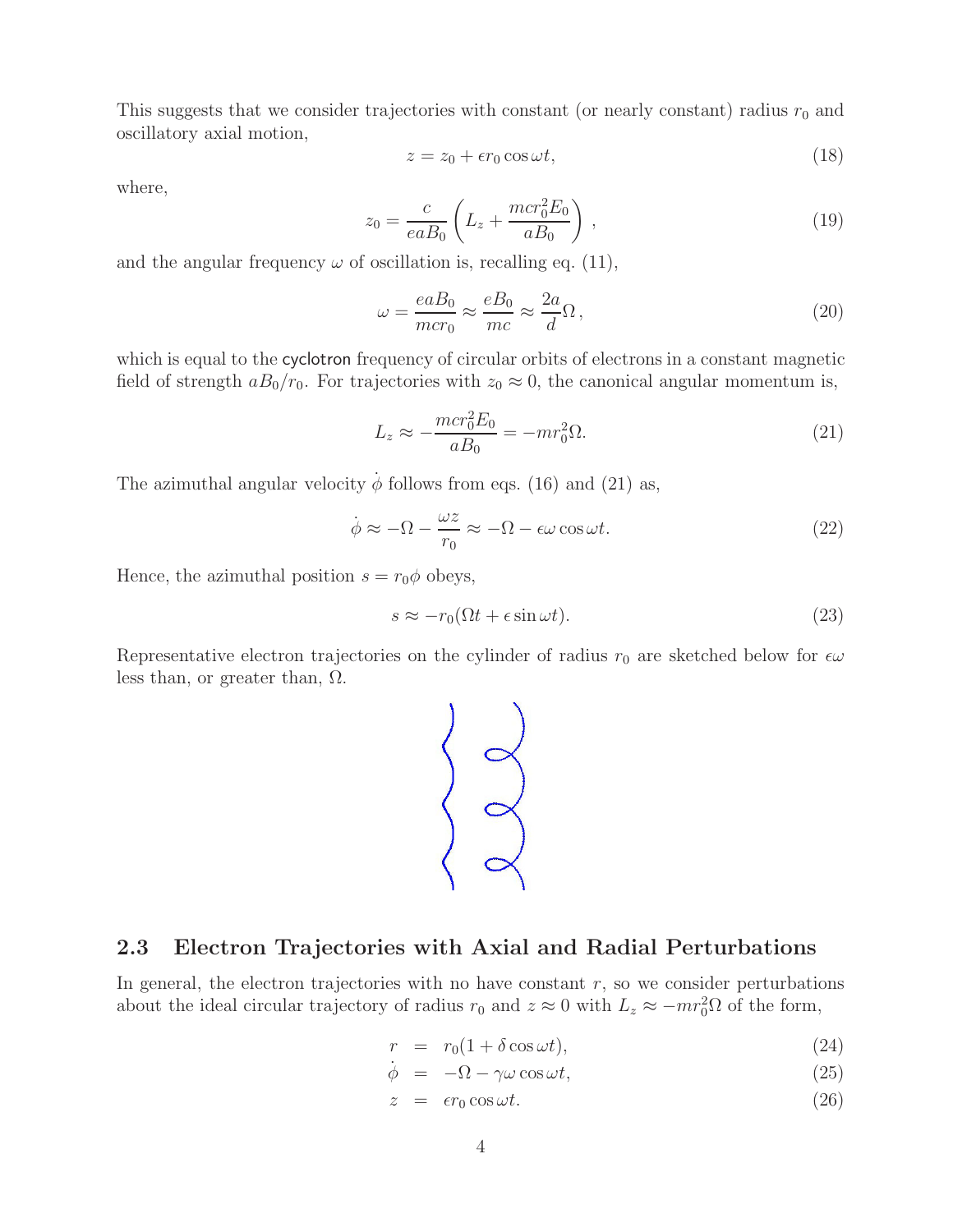Inserting these forms into eq. (16) and requiring the terms in  $\cos \omega t$  to sum to zero, we find,

$$
\delta = \frac{\omega}{2\Omega}(\epsilon - \gamma) \approx \frac{a}{d}(\epsilon - \gamma),\tag{27}
$$

recalling eq. (20). Similarly, the radial equation (7) leads to the relation,

$$
\delta \approx \frac{d}{2a} \frac{\epsilon - 2\gamma}{1 - d^2/4a^2} \,. \tag{28}
$$

From this, we find,

$$
\gamma \approx \epsilon \frac{1 - 3d^2/4a^2}{1 - 5d^2/4a^2} \approx \epsilon \left(1 - \frac{d^2}{2a^2}\right),\tag{29}
$$

and,

$$
\delta \approx \epsilon \frac{d}{2a} \,. \tag{30}
$$

The radial excursions are small compared to the axial ones provided  $d/2a \ll 1$ , as holds in typical Hall thruster designs.

Using eqs. (24)-(26) in the axial equation (9) leads to the requirement that  $\gamma = \epsilon$ . This is satisfied to a good approximation according to eq. (29).

#### **2.4 Deflection of the Positive Ions**

The actual thrust of a Hall thruster is not due to the orbiting electrons, but to atoms ionized by these electrons. The reaction to the subsequent axial acceleration of the ions in the electric field forces the thrust in the  $+z$  direction.

The heavy ions are little deflected by the magnetic field, but they do experience a small azimuthal kick as they exit the field. This kick is readily analyzed via the conserved canonical angular momentum (16), which for positive ions of charge  $e$  and mass  $M$  is,

$$
L_z = r\left(Mr\dot{\phi} + \frac{eA_{\phi}}{c}\right) = Mrv_{\phi} + \frac{eazB_0}{c},\qquad(31)
$$

recalling the vector potential (2) of the radial magnetic field (1).

An atom ionized at  $(r_0, \phi_0, z_0)$  reaches the end of the magnetic field region  $(z \approx -d/2)$ with little change in its coordinates r of  $\phi$ . However, radial magnetic field interacts with the axial velocity of the ion to deflect it azimthally. When the ion reaches the region where the vector potential is negligible, it has azimuthal velocity  $v_{\phi,f}$  related by,

$$
L_{z,i} = \frac{ea z_0 B_0}{c} = L_{f,z} \approx Mr_0 v_{\phi,f},\tag{32}
$$

so that,

$$
v_{\phi,f} \approx = \frac{ea z_0 B_0}{Mcr_0} \approx \frac{ez_0 B_0}{Mc} = \omega_M z_0,
$$
\n(33)

where  $\omega_M = eB_0/Mc$  is the cyclotron frequency of the ion.

The sign of the azimuthal velocity (33) depends on where the atom was ionized. Clearly, the average azimuthal velocity of the exiting ions will be zero if the average position of creation of the ions is  $z = 0$ , *i.e.*, at the center of the radial field region.